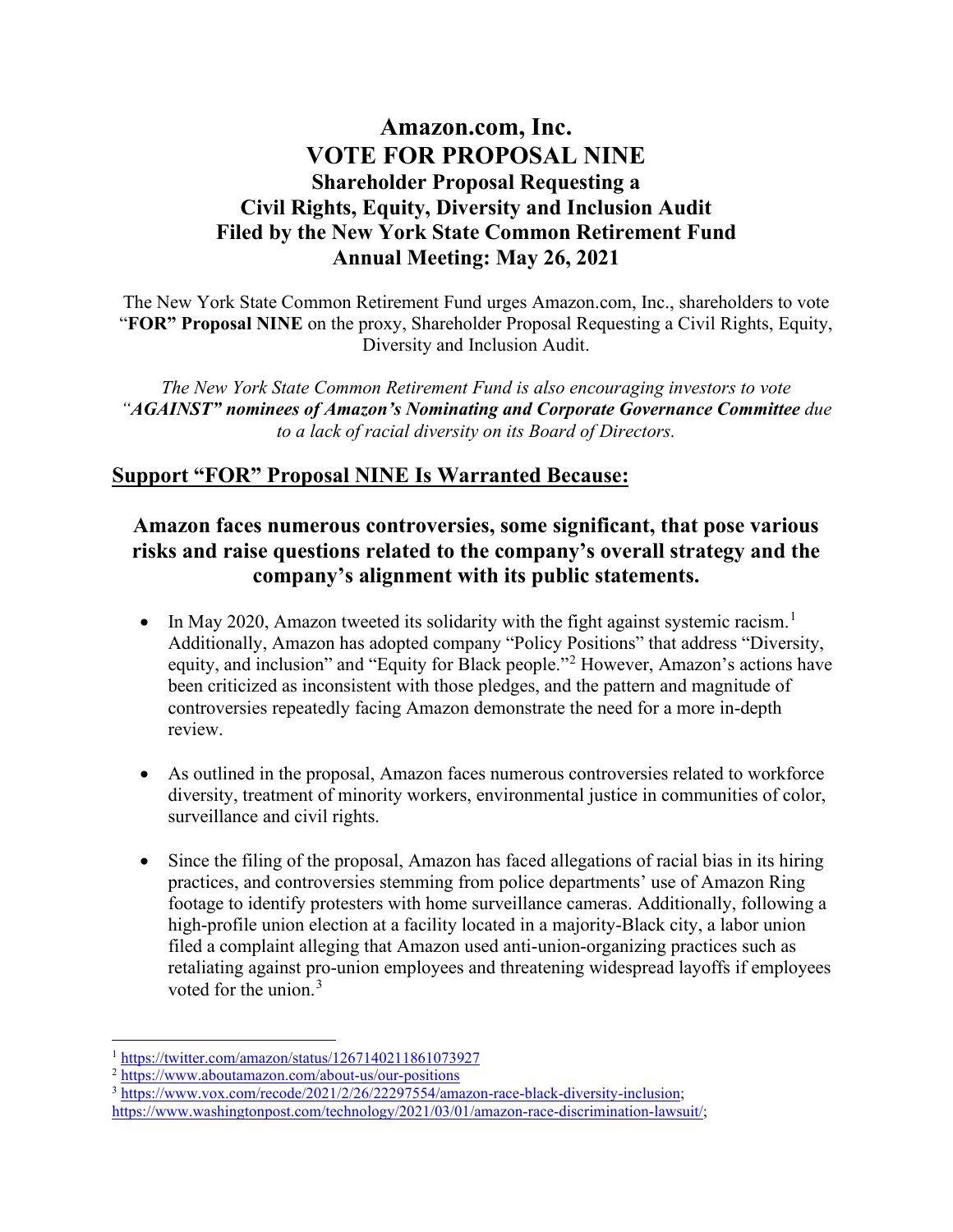- Amazon has faced continuing internal pressure from its employees to match action to rhetoric. In a New York Times article headlined "Amazon Workers Urge Bezos to Match His Words on Race with Actions," employees alleged that a "systemic pattern of racial bias" permeates the Company.<sup>[4](#page-1-0)</sup>
- Additionally, we have recently seen Amazon take actions that are contrary to its stated corporate policies and public statements. Amazon has stated in its Global Human Rights Principles that "[W]e respect freedom of association and our employees' right to join, form, or not to join a labor union or other lawful organization of their own selection, without fear of reprisal, intimidation, or harassment" and that it supports widely accepted international standards recognize the fundamental right of workers to exercise their right to organize and for companies to not interfere with an employee's decision to associate. In contrast, following a high-profile union election at its Bessemer, Alabama facility, a labor union filed a complaint alleging that Amazon actively interfered with and discouraged workers' efforts to exercise their freedom of association.[5](#page-1-1)

### **While Amazon has made commitments related to addressing racial equity, investors are left in the dark regarding the effectiveness of these commitments. Amazon's current efforts are not adequate and require an independent audit.**

- Companies, and in particular Amazon, face risks related to their corporate policies, practices, products, or services being or perceived to be discriminatory, racist, or increasing inequalities.
- There is no evidence that Amazon is assessing the potential or actual negative impacts of its policies, practices, products, and services from a racial equity lens. Internal reviews have the potential to reinforce current structural impediments, and unconscious or implicit biases. Which is why it's necessary for an independent assessment led by auditors who are experienced in rooting out biases and discrimination.
- Amazon states it's conducting a "Human Rights Saliency Assessment," however, this would only serve as a means to prioritize the company's most severe negative impacts on human rights. It should already be clear to Amazon that issues related to racial equity, diversity, and inclusion are highly salient and may cause a "high degree of business risk" as stated in the UN Guiding Principles Reporting Framework. This assessment would not get to the core issues surrounding how Amazon is implementing its racial equity, diversity and inclusion strategy, assessing effectiveness, ensuring sufficient oversight

[https://www.theverge.com/2021/2/17/22287287/los-angeles-police-department-ring-anti-racism-protest-video](https://www.theverge.com/2021/2/17/22287287/los-angeles-police-department-ring-anti-racism-protest-video-surveillance-request)[surveillance-request;](https://www.theverge.com/2021/2/17/22287287/los-angeles-police-department-ring-anti-racism-protest-video-surveillance-request) [https://www.brookings.edu/blog/the-avenue/2021/03/16/the-amazon-union-battle-in-bessemer](https://www.brookings.edu/blog/the-avenue/2021/03/16/the-amazon-union-battle-in-bessemer-is-about-dignity-racial-justice-and-the-future-of-the-american-worker/)[is-about-dignity-racial-justice-and-the-future-of-the-american-worker/;](https://www.brookings.edu/blog/the-avenue/2021/03/16/the-amazon-union-battle-in-bessemer-is-about-dignity-racial-justice-and-the-future-of-the-american-worker/) [https://www.cnbc.com/2021/04/19/amazon](https://www.cnbc.com/2021/04/19/amazon-prevented-free-and-fair-election-in-alabama-union-alleges.html)[prevented-free-and-fair-election-in-alabama-union-alleges.html](https://www.cnbc.com/2021/04/19/amazon-prevented-free-and-fair-election-in-alabama-union-alleges.html)

<span id="page-1-0"></span><sup>&</sup>lt;sup>4</sup> <https://www.nytimes.com/2020/06/24/technology/amazon-racial-inequality.html>

<span id="page-1-1"></span><sup>5</sup> [https://www.washingtonpost.com/technology/2021/02/02/amazon-union-warehouse-workers/;](https://www.washingtonpost.com/technology/2021/02/02/amazon-union-warehouse-workers/) <https://www.cnbc.com/2021/04/19/amazon-prevented-free-and-fair-election-in-alabama-union-alleges.html>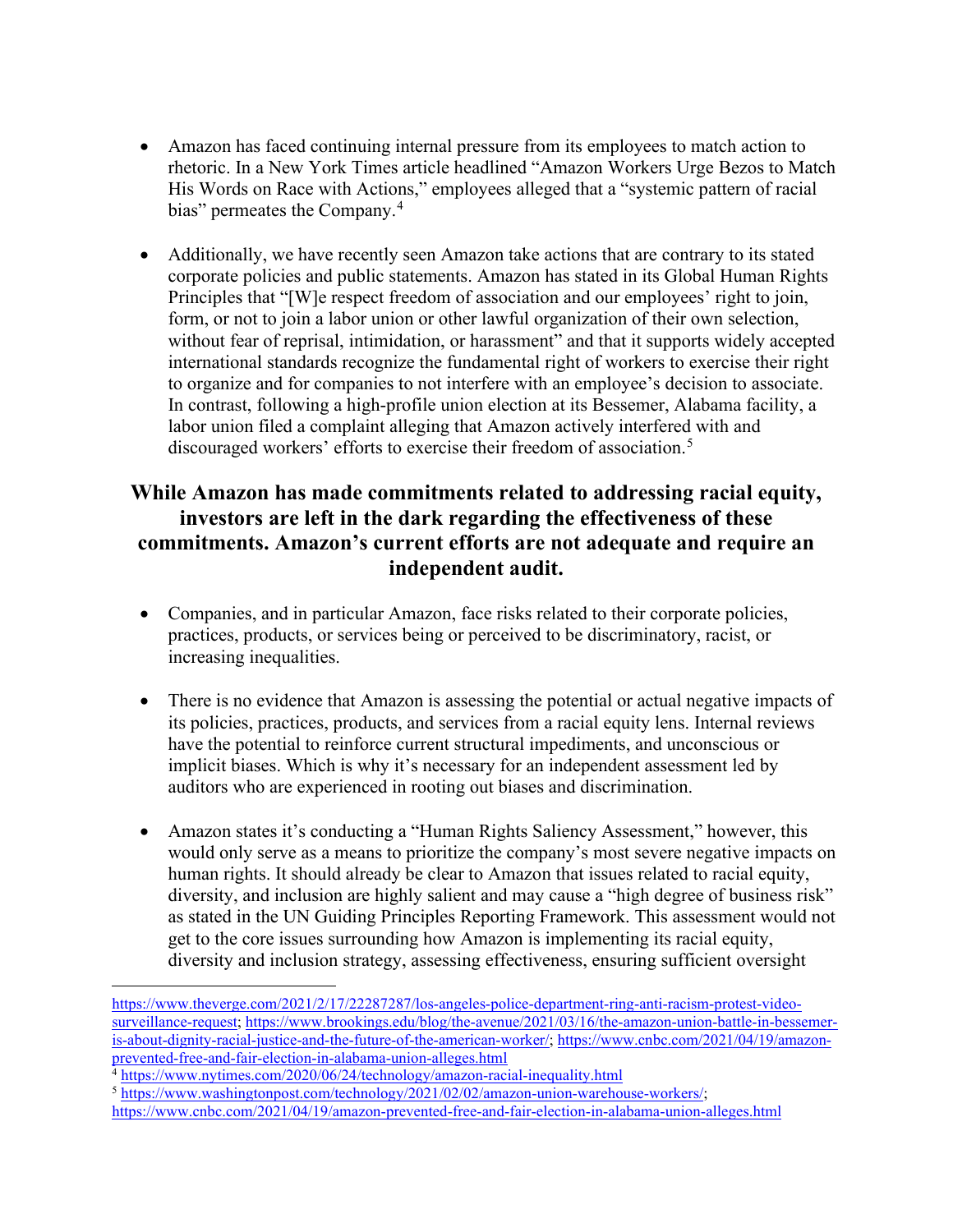mechanisms, and addressing potential structural impediments, unconscious or implicit biases.

- Human rights reporting is not the same as a racial equity audit and companies like Starbucks, which completed similar human rights reporting, still faced reputational risks and controversies related to their failure to address issues related to discrimination, equity, diversity, and inclusion.
- In Amazon's opposition statement, the company lists various commitments, initiatives, and efforts to address issues related to the proposal. The opposition statement, however, fails to address the effectiveness of these commitments or explain how Amazon is conducting ongoing reviews of these commitments. Amazon fails to address issues related to how it's implementing its strategy, assessing effectiveness, ensuring sufficient oversight mechanisms, and how it plans to report to shareholders and stakeholders.
- For example, Amazon's announcement related to setting goals for increasing diversity in senior roles is in the best interest of the company and its shareholders.<sup>[6](#page-2-0)</sup> However, if Amazon does not address the potential structural impediments to hiring diverse talent that has resulted in various controversies, the goals will be ineffective and could perpetuate racial inequities.[7](#page-2-1)
- A racial equity audit would follow the model of other large companies, where such reviews have already been conducted, including Facebook, Starbucks, and Airbnb.<sup>[8](#page-2-2)</sup> And recently, BlackRock and Morgan Stanley announced they would be conducting such an audit.<sup>[9](#page-2-3)</sup>

# **Votes "AGAINST" Director Nominees of Amazon's Nominating and Corporate Governance Committee Are Warranted Because:**

- Companies succeed when their workforces, and boards of directors, reflect the diversity of America and when they develop a corporate culture that embraces equity and inclusion. Many investors have long regarded board diversity as a critical measure of sound corporate governance, as research has shown the ability to draw on a wide range of perspectives and experience supports sustained success in the global marketplace.
- We **believe** all public companies should have at least two directors identifying as an underrepresented minority on their board (as defined by federal Equal Employment

<span id="page-2-0"></span><sup>6</sup> [https://www.forbes.com/sites/palashghosh/2021/04/14/amazon-vows-to-increase-numbers-of-black-and-women](https://www.forbes.com/sites/palashghosh/2021/04/14/amazon-vows-to-increase-numbers-of-black-and-women-employees-in-senior-roles-as-it-faces-discrimination-suits/?sh=318bd775e484)[employees-in-senior-roles-as-it-faces-discrimination-suits/?sh=318bd775e484](https://www.forbes.com/sites/palashghosh/2021/04/14/amazon-vows-to-increase-numbers-of-black-and-women-employees-in-senior-roles-as-it-faces-discrimination-suits/?sh=318bd775e484)

<span id="page-2-1"></span><sup>7</sup> <https://www.vox.com/recode/2021/2/26/22297554/amazon-race-black-diversity-inclusion> <sup>8</sup> [https://about.fb.com/wp-content/uploads/2020/07/Civil-Rights-Audit-Final-Report.pdf;](https://about.fb.com/wp-content/uploads/2020/07/Civil-Rights-Audit-Final-Report.pdf)

<span id="page-2-2"></span>[https://stories.starbucks.com/press/2019/starbucks-overview-of-the-covington-assessment-on-civil-rights-equity](https://stories.starbucks.com/press/2019/starbucks-overview-of-the-covington-assessment-on-civil-rights-equity-diversity-and-inclusion/)[diversity-and-inclusion/;](https://stories.starbucks.com/press/2019/starbucks-overview-of-the-covington-assessment-on-civil-rights-equity-diversity-and-inclusion/) [https://news.airbnb.com/wp-content/uploads/sites/4/2020/07/Airbnb\\_Work-to-Fight-](https://news.airbnb.com/wp-content/uploads/sites/4/2020/07/Airbnb_Work-to-Fight-Discrimination_0331.pdf)Discrimination 0331.pdf

<span id="page-2-3"></span><sup>9</sup> [https://www.bloomberg.com/news/articles/2021-04-05/blackrock-breaks-ranks-with-wall-street-in-performing](https://www.bloomberg.com/news/articles/2021-04-05/blackrock-breaks-ranks-with-wall-street-in-performing-race-audit?sref=cYdQRSp4)[race-audit?sref=cYdQRSp4](https://www.bloomberg.com/news/articles/2021-04-05/blackrock-breaks-ranks-with-wall-street-in-performing-race-audit?sref=cYdQRSp4)